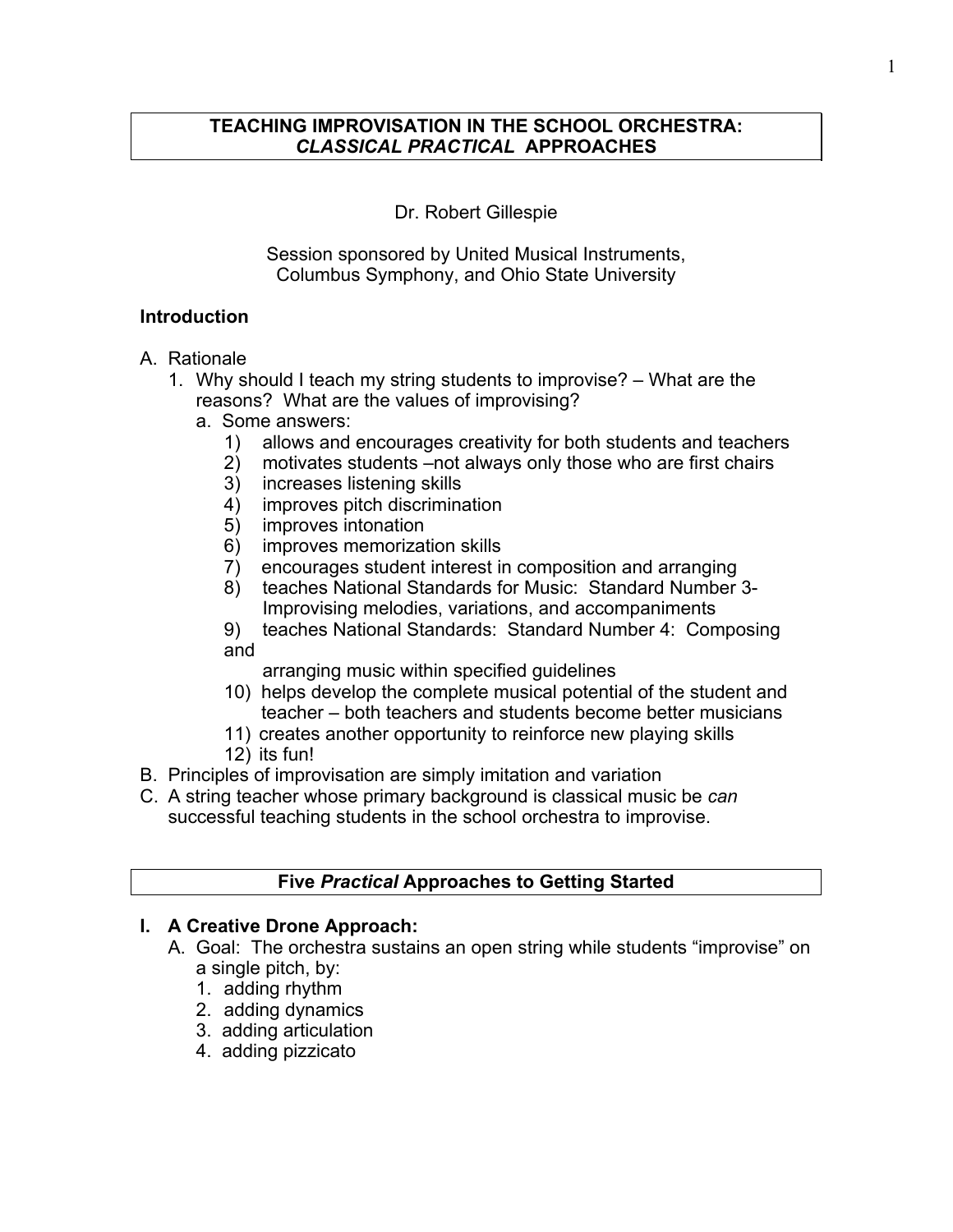- 5. adding different sound effects like glissandos and instrument knocks
- 6. adding different octave
- B. Drone could be any pitch, e.g. a new pitch just learned
- C. Another approach: *sections* of the orchestra improvise at the same time during the drone, e.g. all the cellos improvise at the same time

# **II. A Riff Approach**

- A. What is a riff? A repeated fragment.
- B. Goal: orchestra plays short riff, student improvises, orchestra repeats riff, student improvises . . .
	- 1. Begin with an open-string four-quarter note riff, then have a student improvise on that one note for four beats. Then have the orchestra repeat the riff, followed by a different student improvising, repeat the  $\mathsf{riff}$  . . .
- 2. Variation: Use a riff and related improvisations that involve 2 notes, then 3 notes . . .
	- 2. Variation: Use major, minor, or pentatonic scales, tetrachords, or arpeggios as the riff.
	- 3. Variation: Orchestra plays a short melody as a riff. Student improvisers vary the melody by changing the rhythm, order, dynamics, or articulation, of the notes.
	- 4. Variation: Use a simple melodic fragment as the riff. The improvisations can be any freely created melody that is the same length and in the same key as the riff melody.

# **III. A Call and Response or Question and Answer Approach**

- A. Goal: melodic fragment played by one student and answered by another student
	- 1. A call/question is a short melodic phrase in one key that does not end on the tonic; a response/answer is a phrase in the same key that ends on the tonic. For ultimate safety have the class sustain an open string tonic pitch during the call and response. Begin by having students volunteer or carefully select students who will be successful.
	- 2. Variation: One player gets to choose another student to respond/answer. The two players toss questions and answers back and forth to each other more than once – like having a conversation!
	- 3. Variation: One student begins with a call and then selects another player to answer. After playing, the answering student begins a new call/response sequence by selecting someone to play a new call. The sequence continues throughout the orchestra.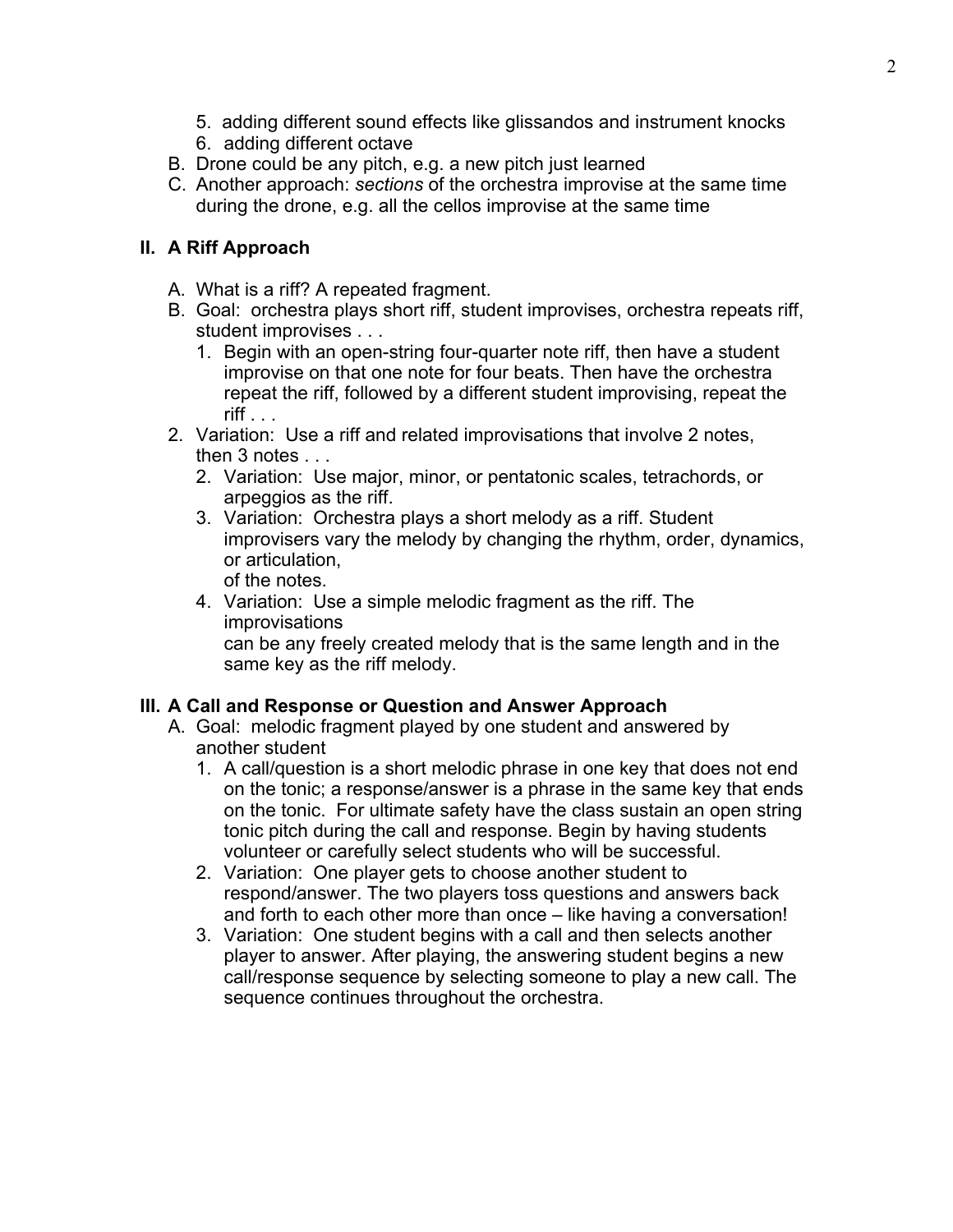- 4. Variation: Record a melody on an endless loop tape or sequencer and have students improvise a similar melody on top of the recorded melody
- 5. Variation: Begin with a melody as the call. The response must be a variation of that melody that ends on the tonic, produced by changing rhythms of the original melody, adding ornamentation, etc.
- 6. Variation: A section of the orchestra determines and plays together a call/question and then selects another student or section to respond/answer

## **IV. A Chordal Approach**

- A. Goal: Ensemble plays triads while soloist/soloists improvise(s) above the chords. Suggested steps:
	- 1. Ensemble plays triads by dividing up the pitches in a primary or secondary triad among the sections of the orchestra. Assign one pitch to each section.
	- **2.** Develop a chord progression played by the orchestra: each section of the orchestra plays one pitch of the chord. Use chord symbols indicated by leaders' fingers or written on the board.
	- 3. Each section of the orchestra improvises on its chord pitch, changing rhythm, dynamics, timbre, or articulation. Then add one more chordal note at a time, until each section has an opportunity to improvise using every pitch in a chord.
	- 4. Orchestra sustains a chord and each student improvise short melodies based on the chord tones. The opportunity to play his/her improvised melody may be continuously passed among the students .
	- 5. The orchestra plays a chord progression indicated by the hand signals of the teacher while individual students improvise short melodies

based on the chord tones.

## **V. A Rhythmic Ostinato Approach**

- A. Goal: Soloists improvise while accompanied by a rhythmic ostinato. Three steps:
	- 1. Orchestra pizzicatos a simple rhythmic ostinato pattern using the tonic and third and/or fifth pitches of a chord, e.g.
	- 2. Students improvise short melodies based on the chord tones and/or scales
	- 3. One section or a soloist plays an improvised melody accompanied by the rest of the orchestra plucking the ostinato melody
	- 4. Variation: Ostinato used as a riff between soloists or orchestra sections
	- 5. Variation: Additional chords can be added to produce a chord progression using an ostinato rhythm to accompany soloists, e.g. a chord progression comprised of I, IV, and V chords, played in an ostinato rhythm, with a soloist improvising above the chords.